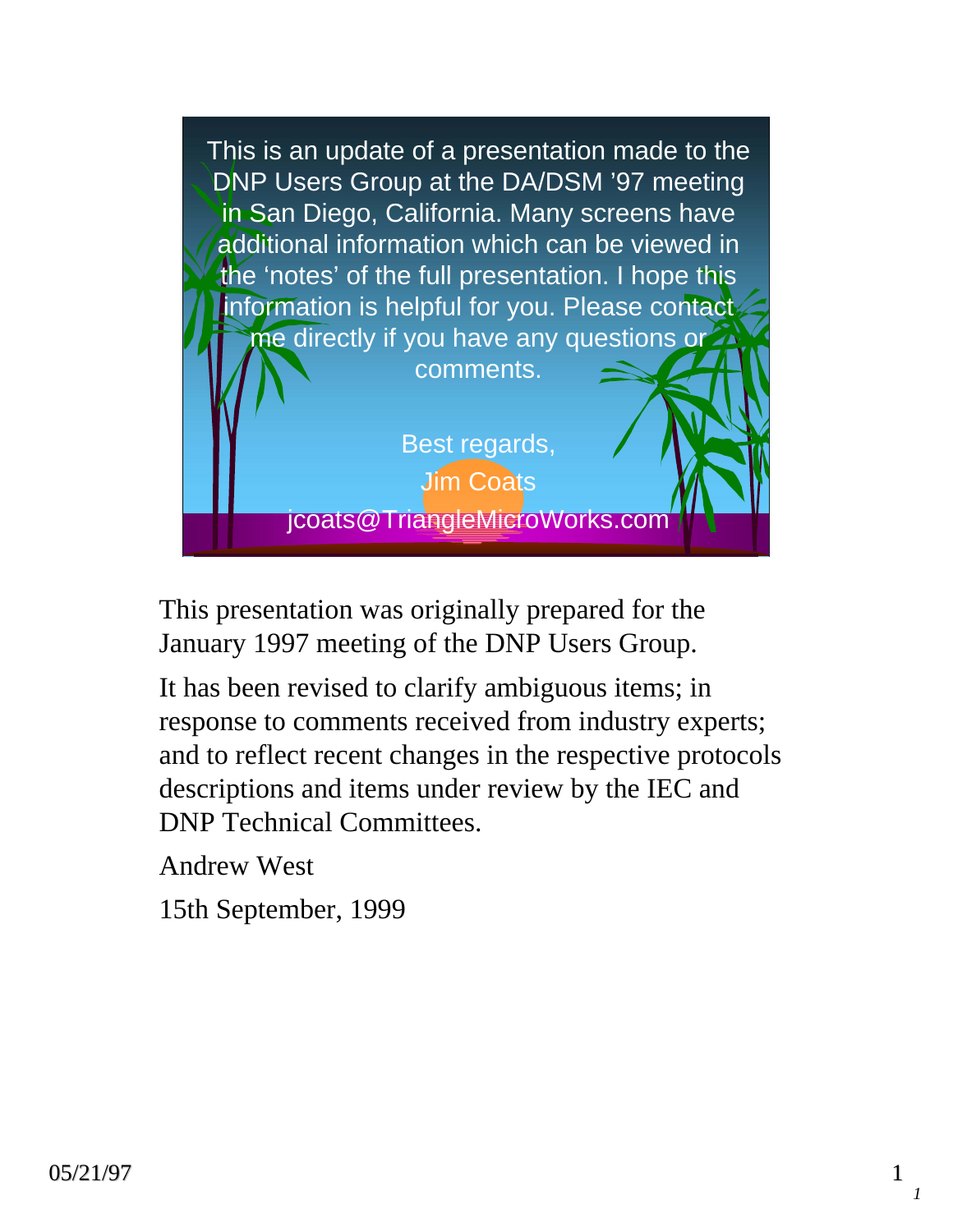# Comparison of DNP and IEC 870-5-101 Jim Coats President, Triangle MicroWorks Inc. Vice President, DNP User's Group Revised September 1999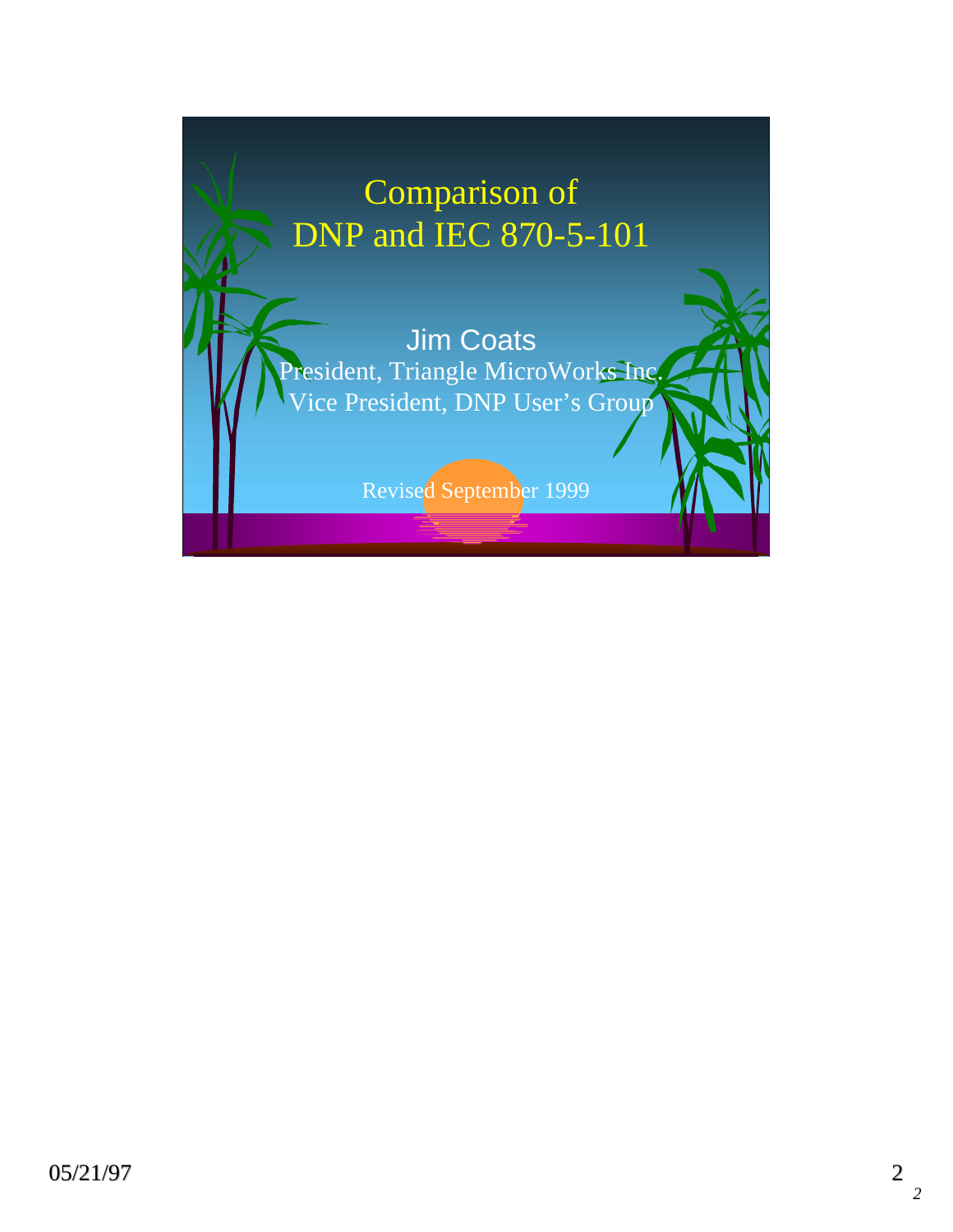

Is DNP Based on IEC 870-5?

DNP's framing is based on (but not identical to) a framing format specified in 870-5-2. The application layer is not based on any of the 870 standards. DNP was specified soon after 870-5-2 was published, before the 870-5-4, -5 and -101 application standards were published.

Is DNP IEC 870-5 compliant? No.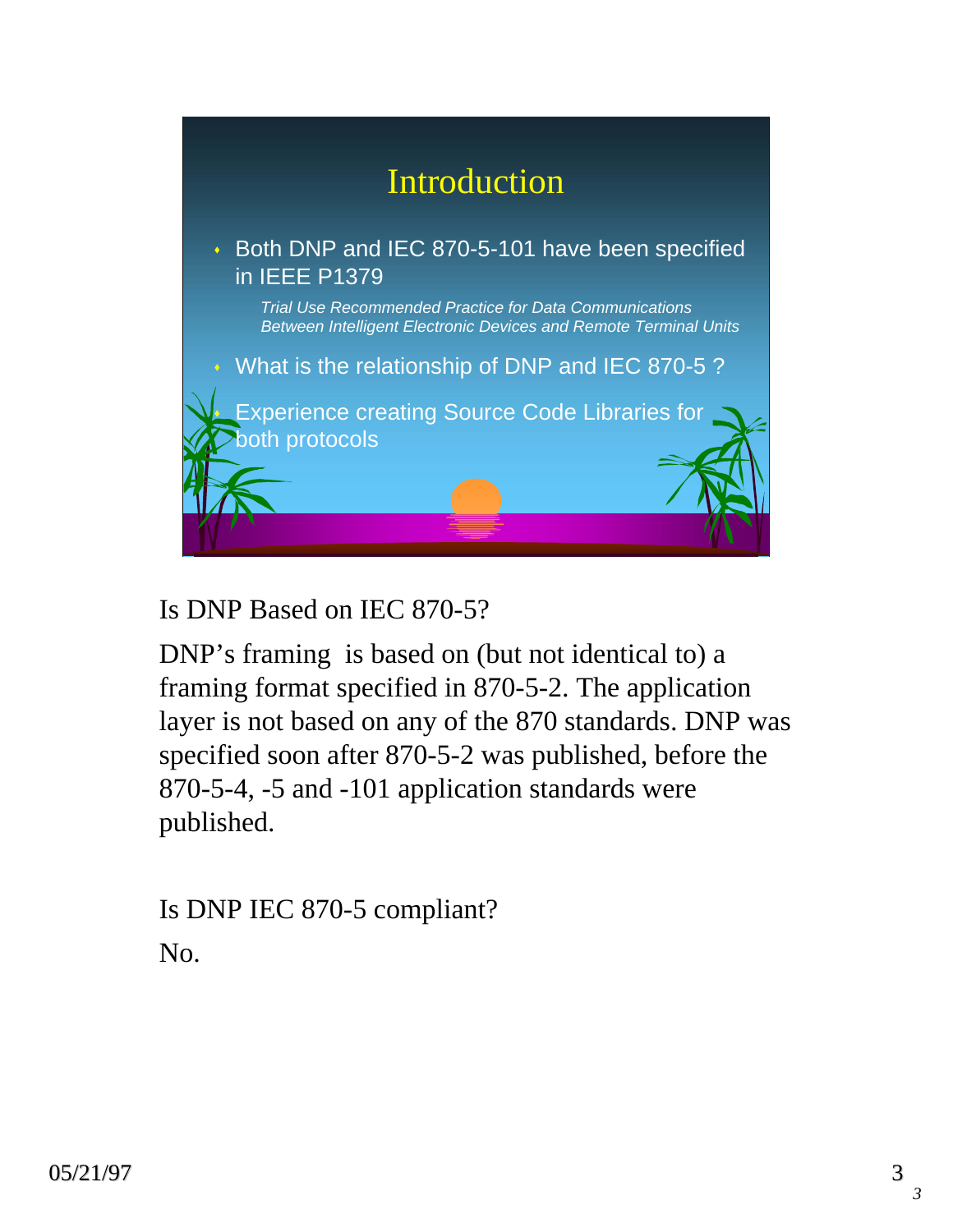

Both protocols provide similar application functionality.

They were primarily designed for point-to-point or multi-drop serial link architectures, but can work over radio, LAN, etc.

Both protocols are used worldwide for electric power SCADA. DNP is dominant in North America, Australia, South Africa. IEC is required by legislation in some European countries. It is also common in the Middle East. In most of Asia and South America both are used almost equally.

DNP has gained wide acceptance in non-electric power applications, where IEC is little used.

*4*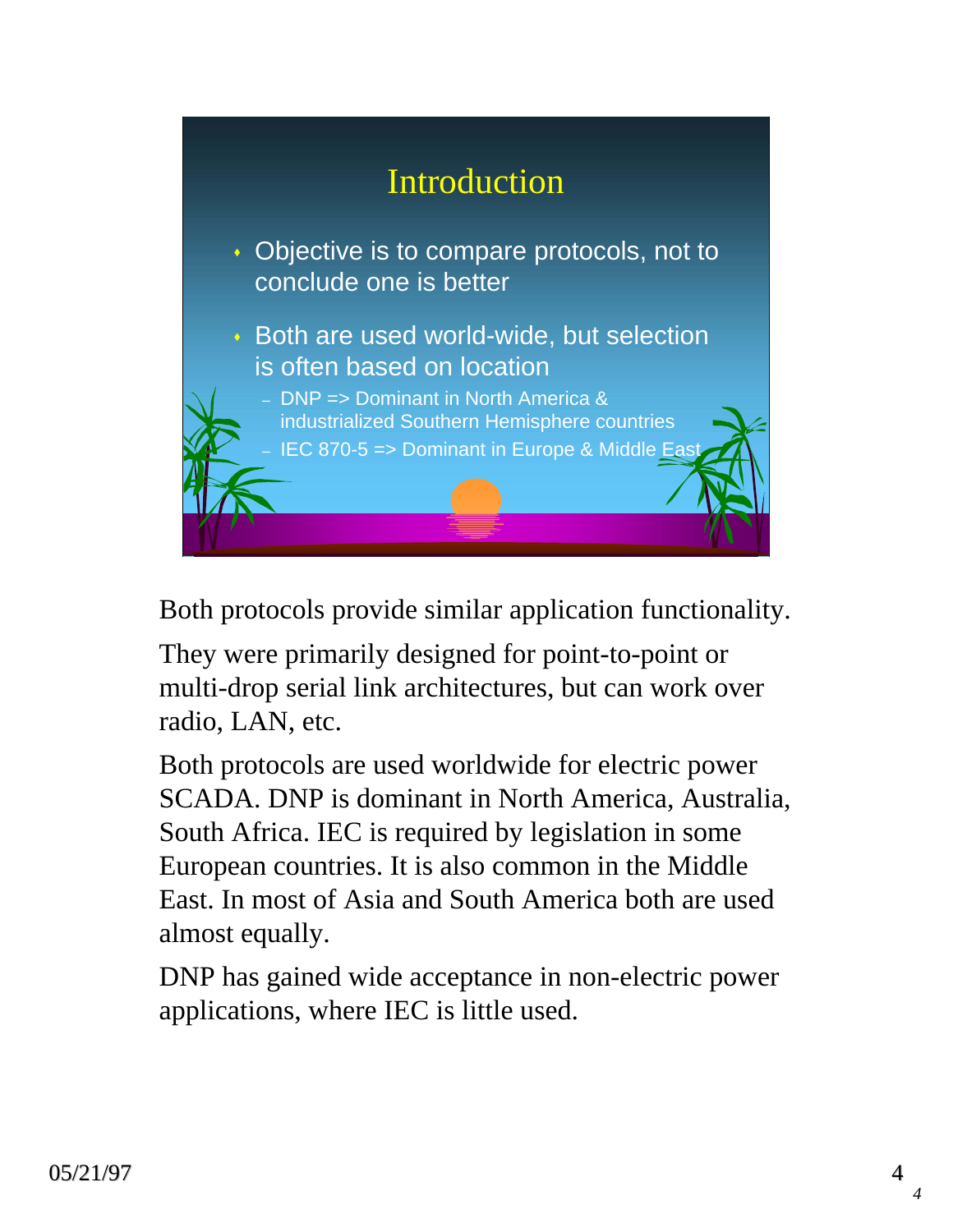# Agenda

- Background Information
- Protocol Specifications
- Data Link
	- Balanced
	- Unbalanced
- Device Addressing
- Application Layer
	- Configuration Parameters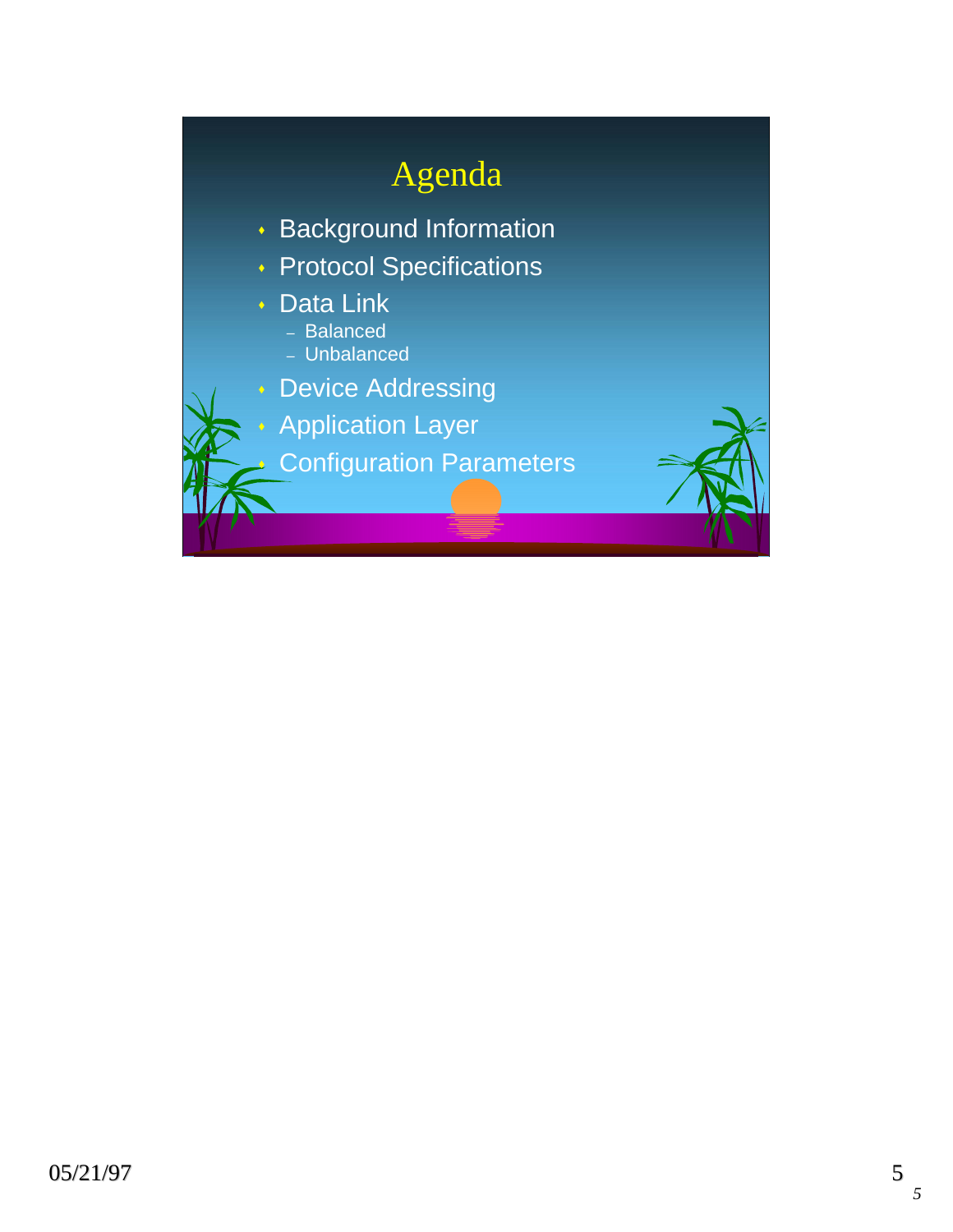

•DNP continues to be expanded by the addition of new objects, under the guidance of the DNP Technical Committee.

•IEC 870-5-101 has been expanded with new objects to transport more-complete time tags. Further amendments are in production by the IEC Working Group.

*6*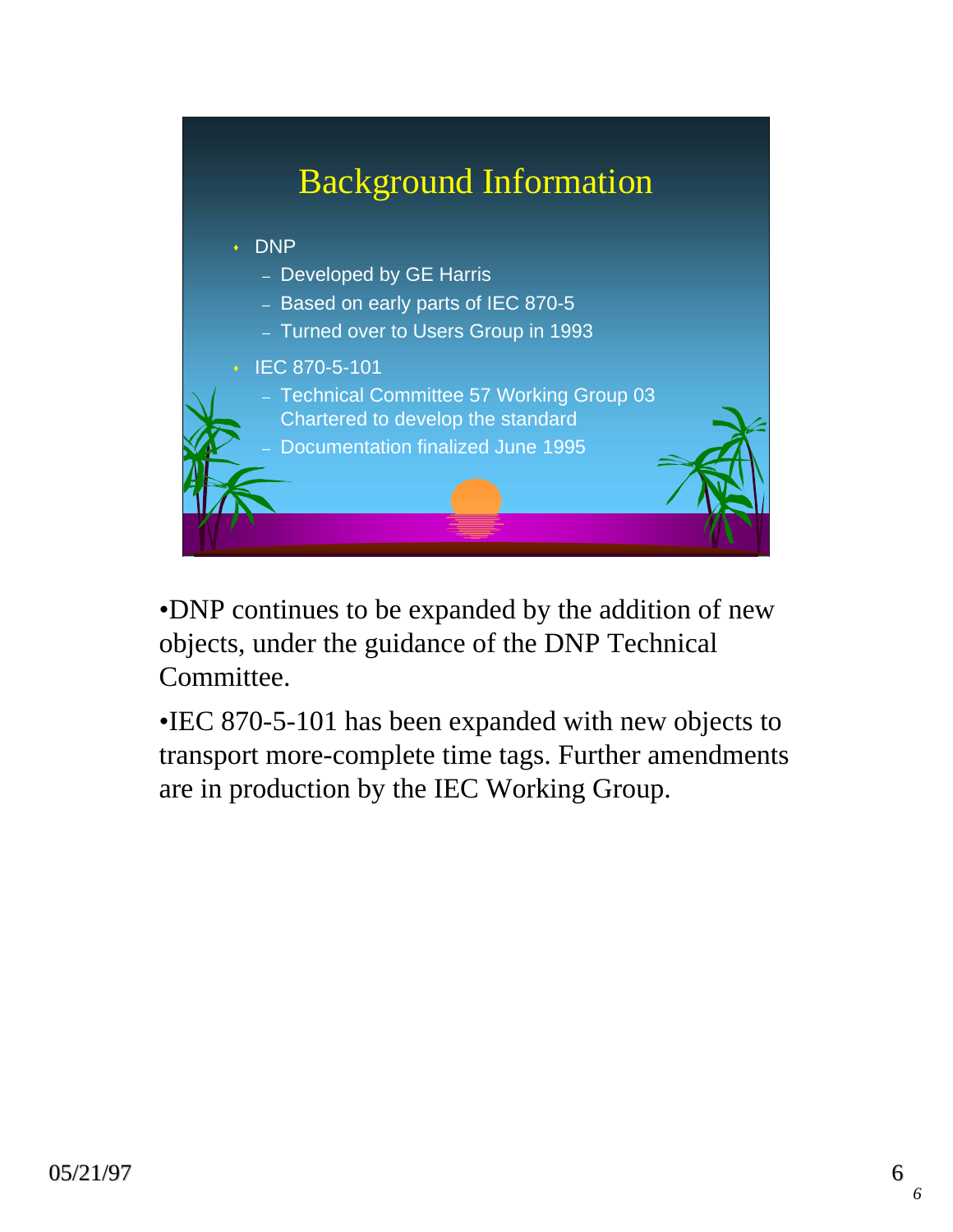

The DNP Basic 4 document set is augmented by a Subset Definition document, a number of Technical Bulletins and Conformance Test Procedures. All of these documents are available for download by DNP User Group members from the DNP web site.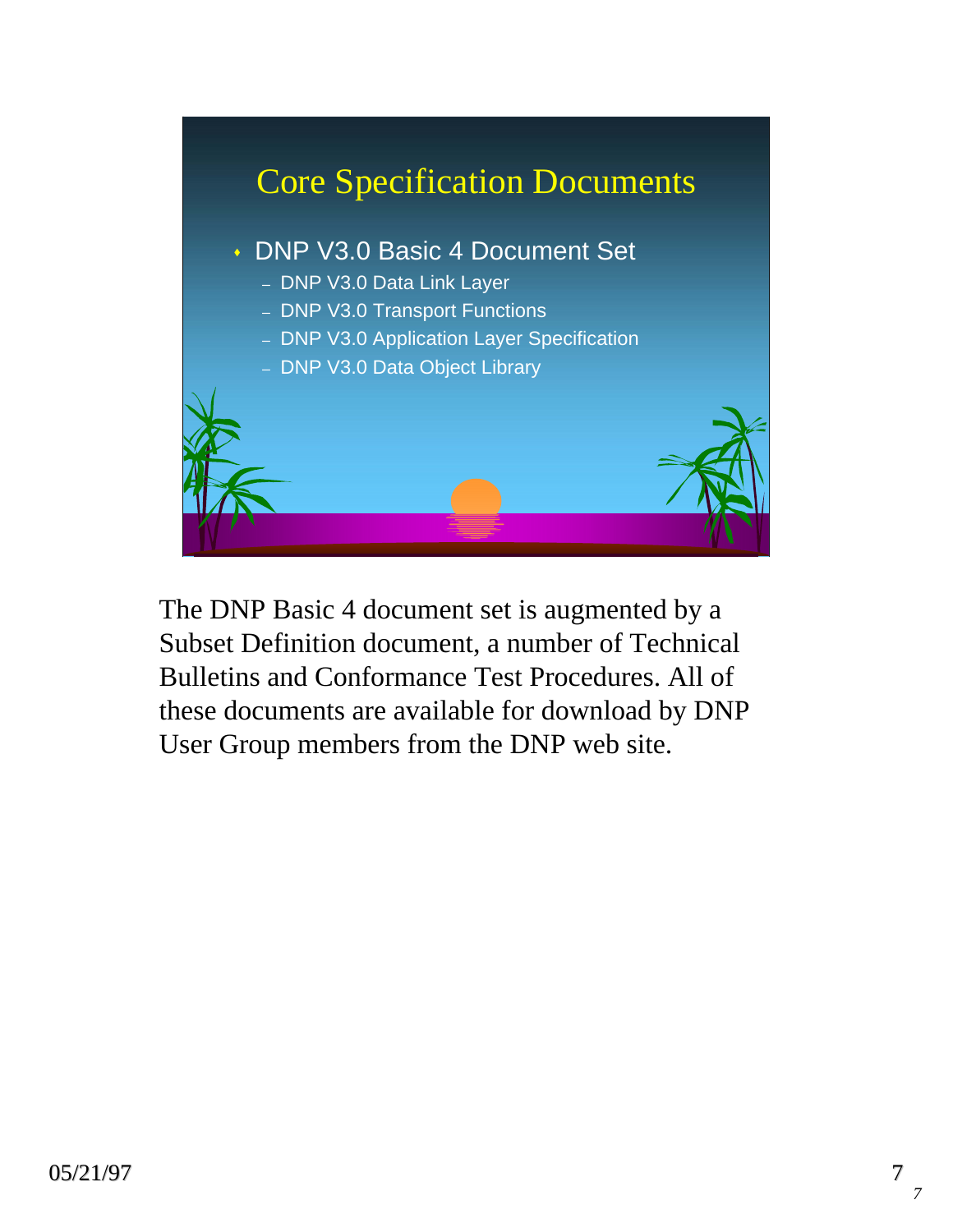

The IEC standards may be purchased directly from the IEC in Switzerland, or from the national standards bodies in most countries. The documents can be downloaded from the IEC web site.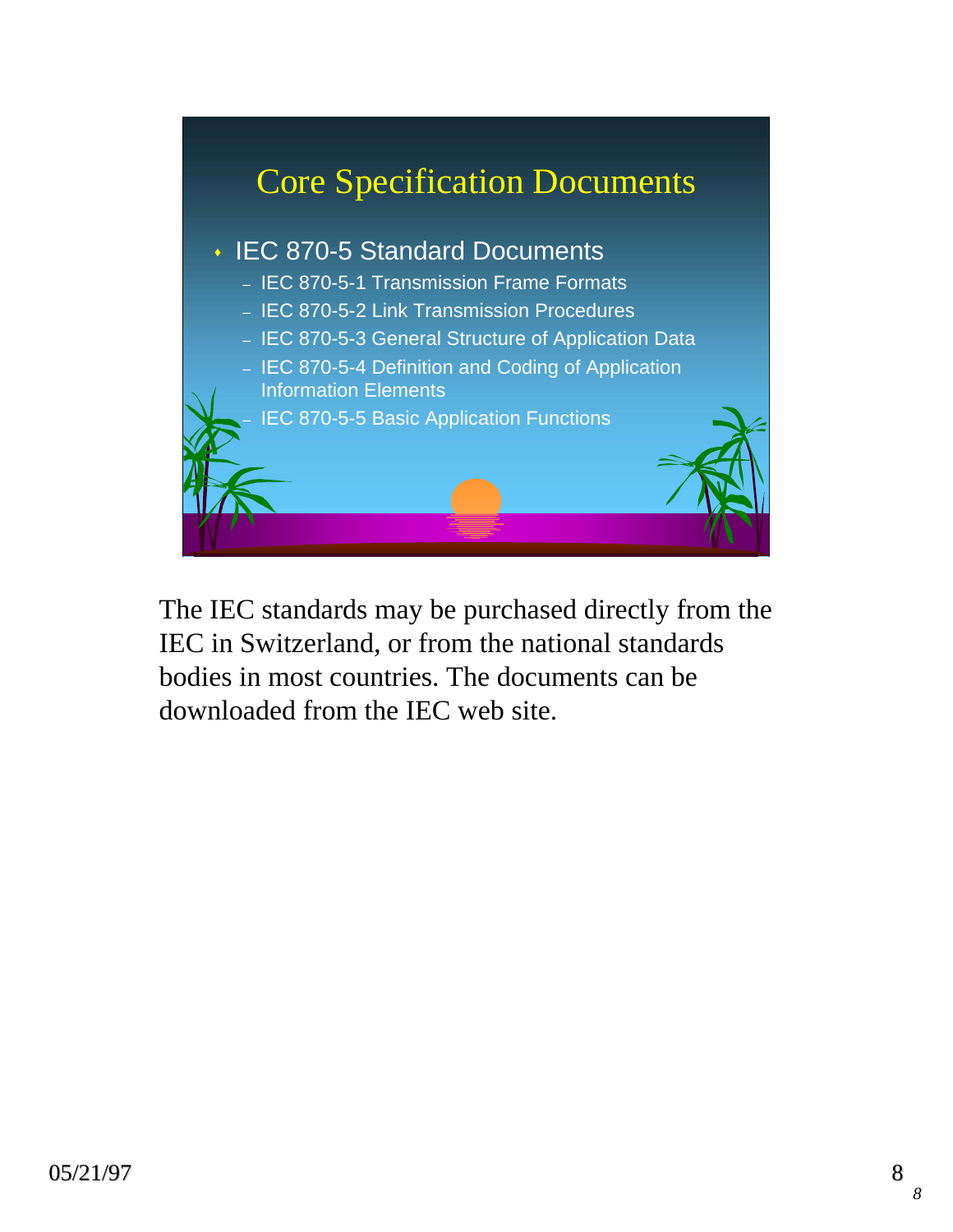

IEC 870-5-101: published November 1995

IEC 870-5-102: published June 96

IEC 870-5-103: published December 1997

IEC 870-5-104: CDV February 1999

104: The ASDU's from IEC 870-5-101 are used, but the lower layers are based on standard transport profiles

101:Addendum adding new time-tag formats for event objects (RVC November 1998), addendum with supplementary definitions in preparation.

The 101, 102 and 103 profiles are essentially separate application protocols that have common design elements.

An interoperability checklist is used in 101 to identify the protocol subset supported by a device.

DNP specifies Subset Levels and a device profile document to identify interoperability between devices.

*9*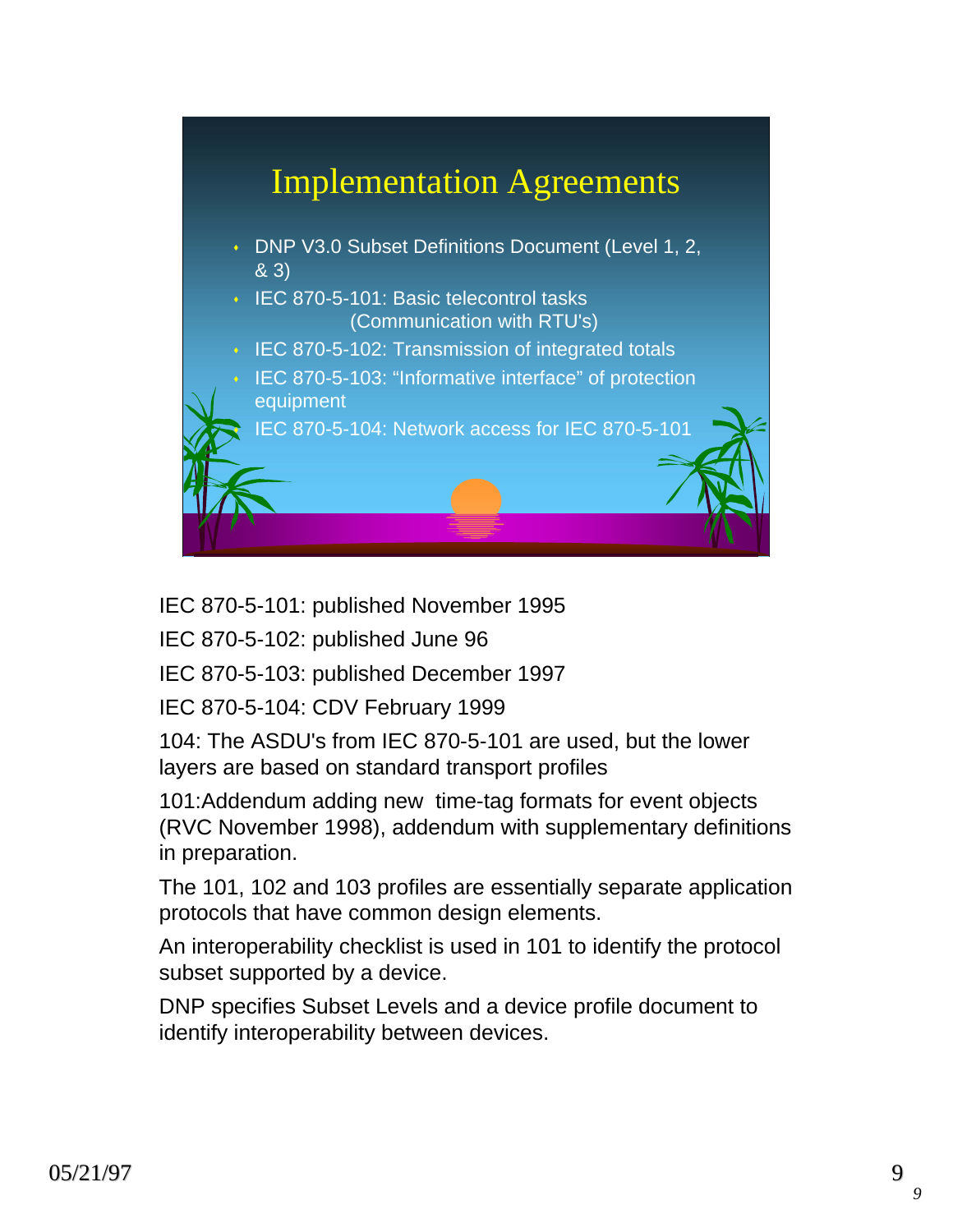

In DNP all application layer functions are implemented as application layer messages encapsulated in data link frames.

101 supports a mechanism to specify a set of application functions (e.g. poll requests) in a data link layer message containing no application data. This improves efficiency, but blurs the separation of application and data link functionality.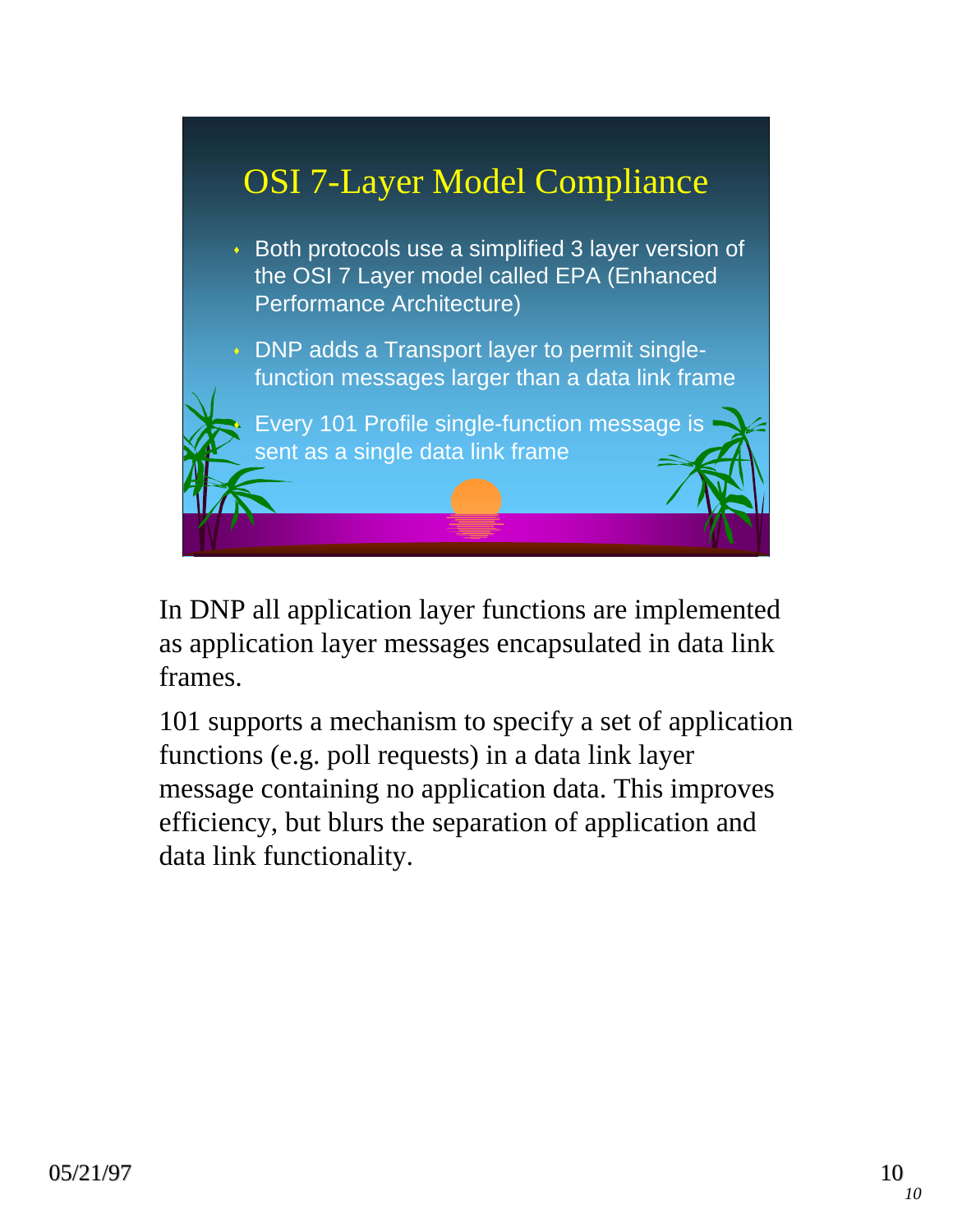

•Receive goes up the stack, transmit goes down the stack.

•Size of data transmitted/received may fit into one data link frame. So do not require multi-frame fragments or multi-fragment messages.

•A single DNP application function is usually sent as a single application layer message, which can consist of many data link frames.

•IEC 870-5 has no transport layer. Each data link frame containing application data is a complete application message. A single application function (e.g.: interrogation) may require that several messages are sent to complete the function.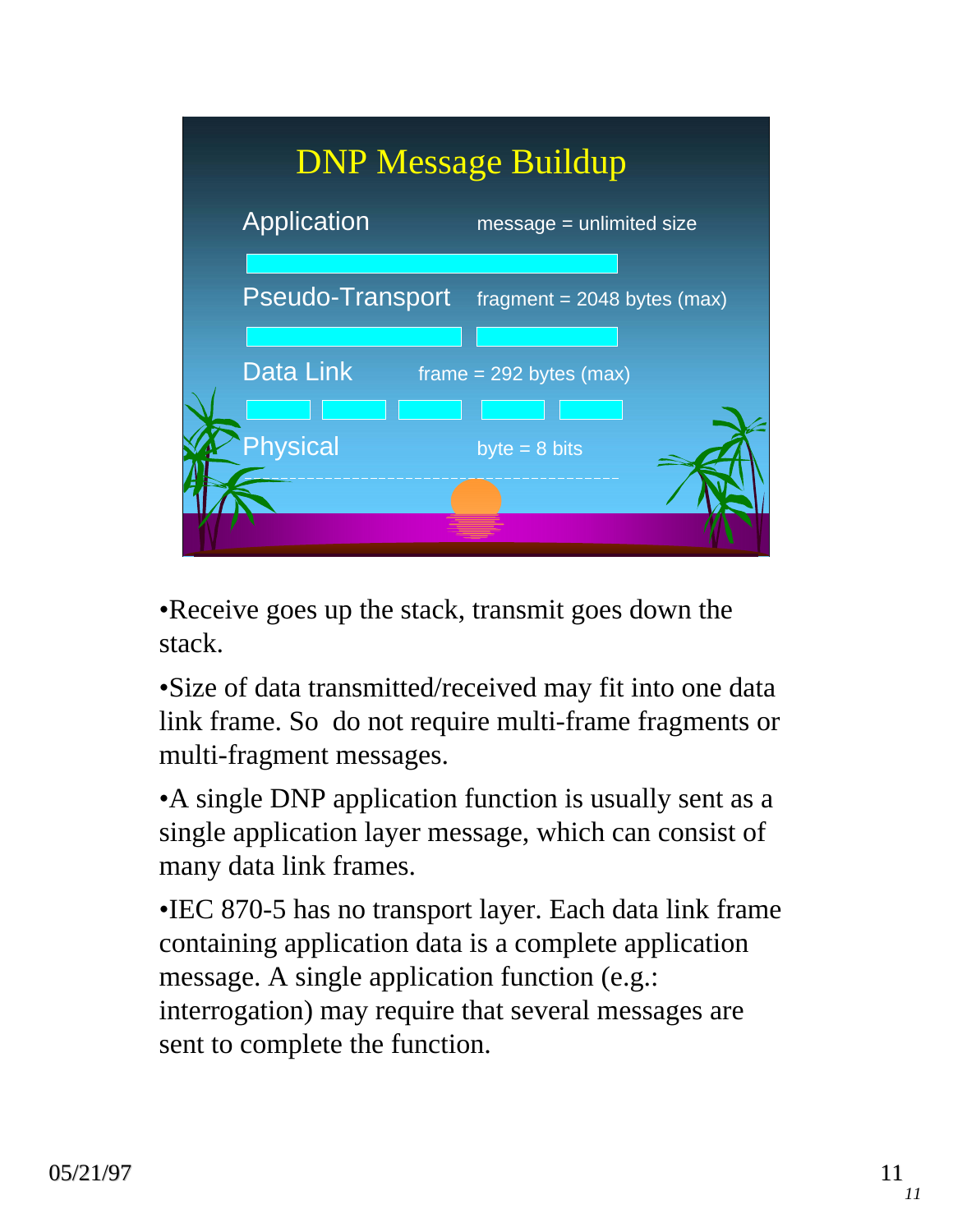

Major differences between frame formats

Address size and format for source and destination are specified in DNP, a single address size is selected from several options in 101.

DNP only uses variable-length frames. IEC 870-5-101 uses single character ACK, fixed-length frames and variable-length frames.

Hamming distance is the number of single bit errors which must occur for a corrupted message to be mistaken for a valid message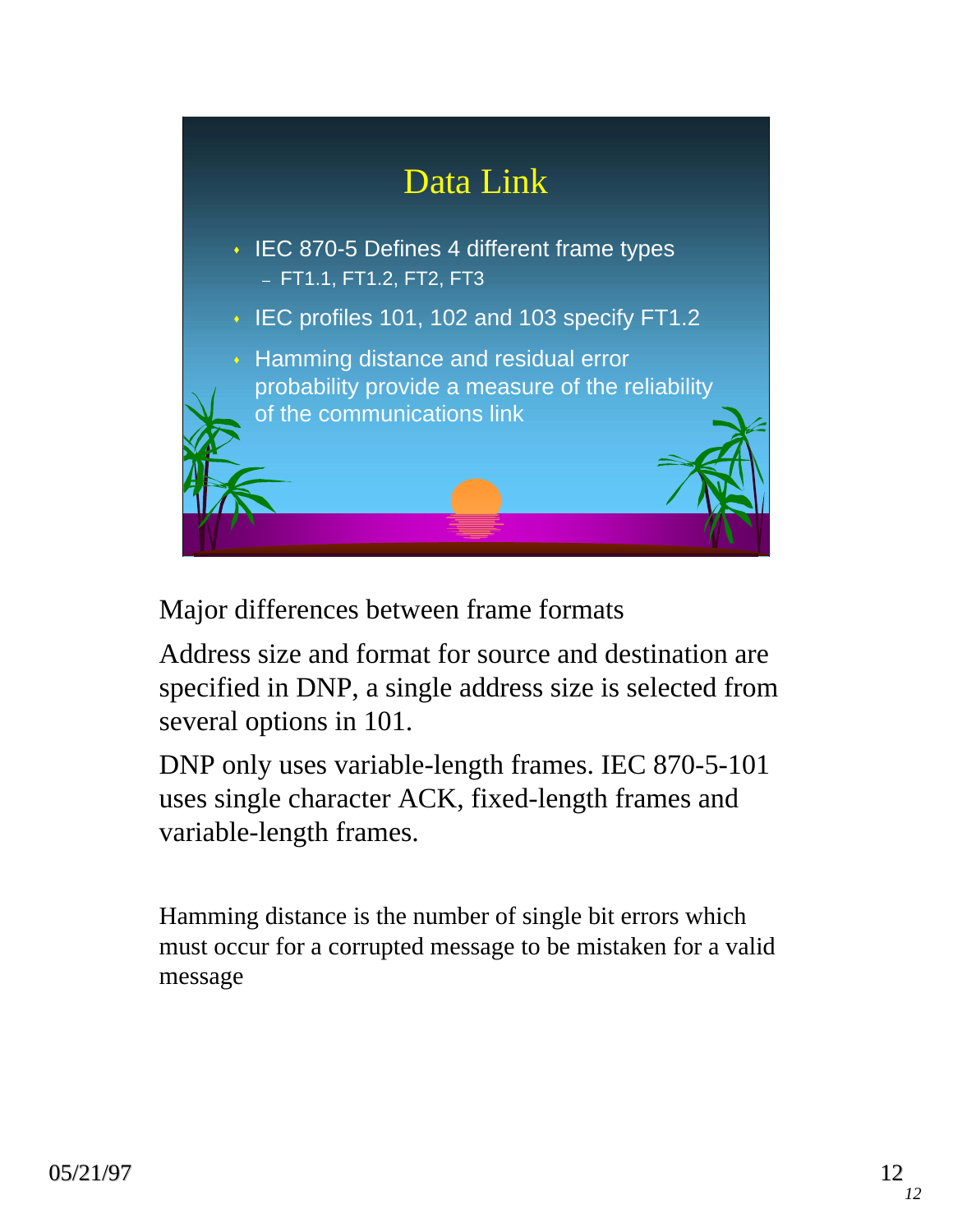| IEC 870-5 Frame Type<br>Comparison |                      |                            |                    |                      |  |
|------------------------------------|----------------------|----------------------------|--------------------|----------------------|--|
|                                    | Frame<br><b>Type</b> | Hamming<br><b>Distance</b> | <b>Security</b>    | <b>Max</b><br>Length |  |
|                                    | FT1.1                | 2                          | <b>Even Parity</b> | 128                  |  |
|                                    | <b>FT1.2</b>         | $\overline{4}$             | 8 bit<br>Checksum  | 255                  |  |
|                                    | FT <sub>2</sub>      | $\overline{4}$             | 8 bit CRC          | 255                  |  |
|                                    | FT <sub>3</sub>      | 6                          | 16 bit CRC         | 255                  |  |
|                                    |                      |                            |                    |                      |  |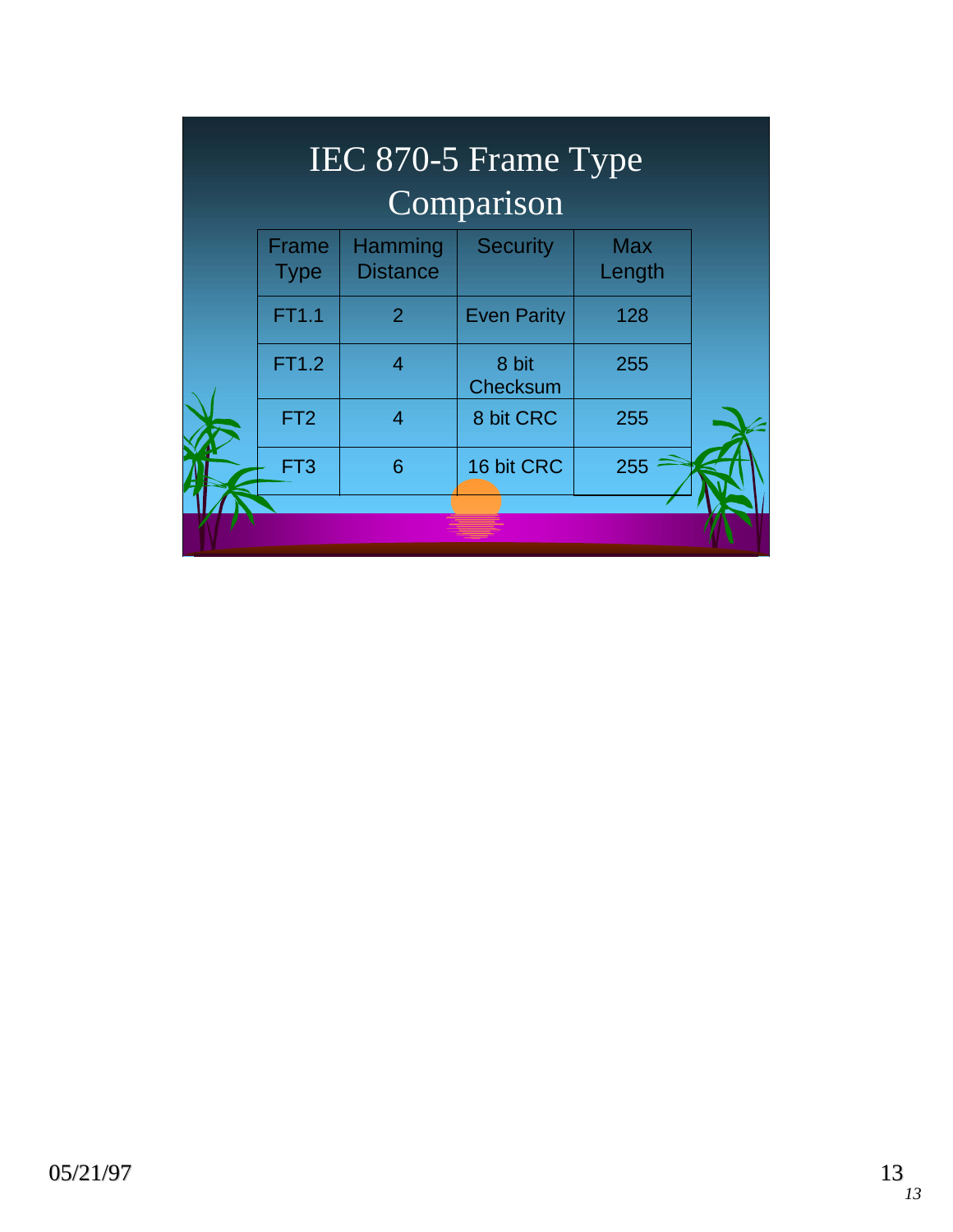

DNP only uses balanced transmission

IEC profiles permit either balanced or unbalanced transmission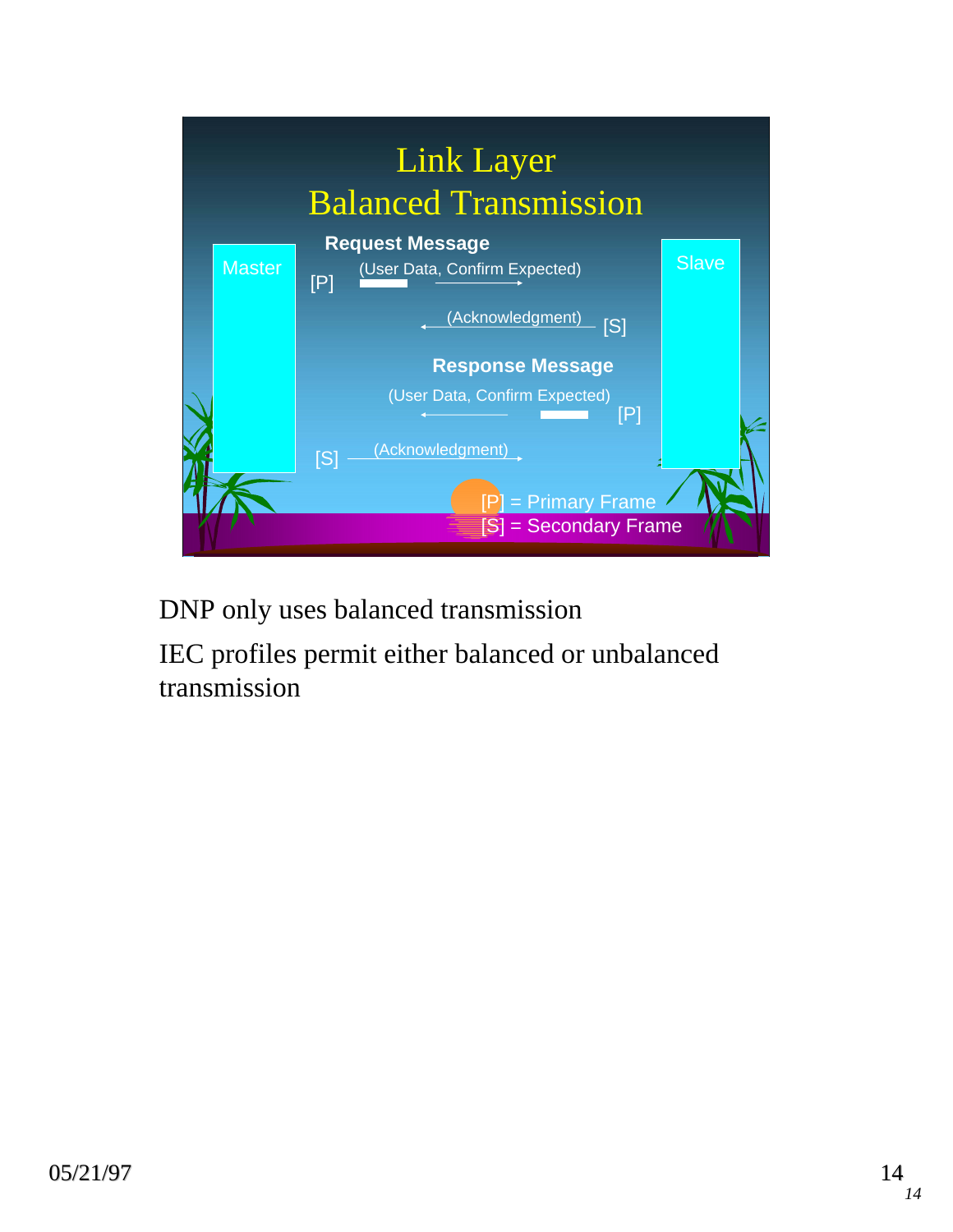# Link Layer Balanced Transmission

- At the link layer, all devices are equal
- **Collision avoidance by one of the following:** 
	- Full duplex point to point connection (RS232 or four wire RS485)
	- Designated master polls rest of slaves on network (two wire RS485 and disable data link confirms in slaves)

– Physical layer (CSMA/CD)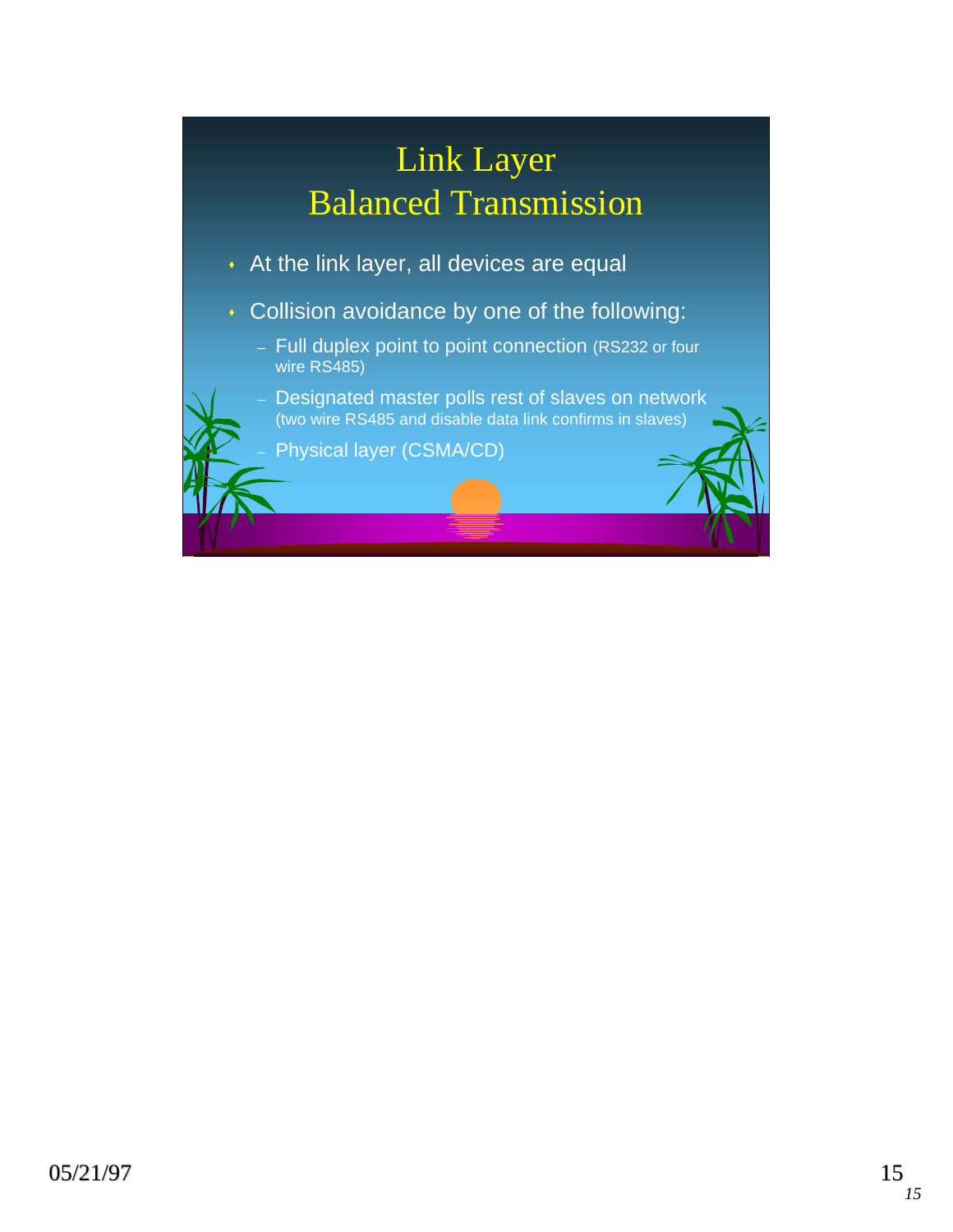

Not supported in DNP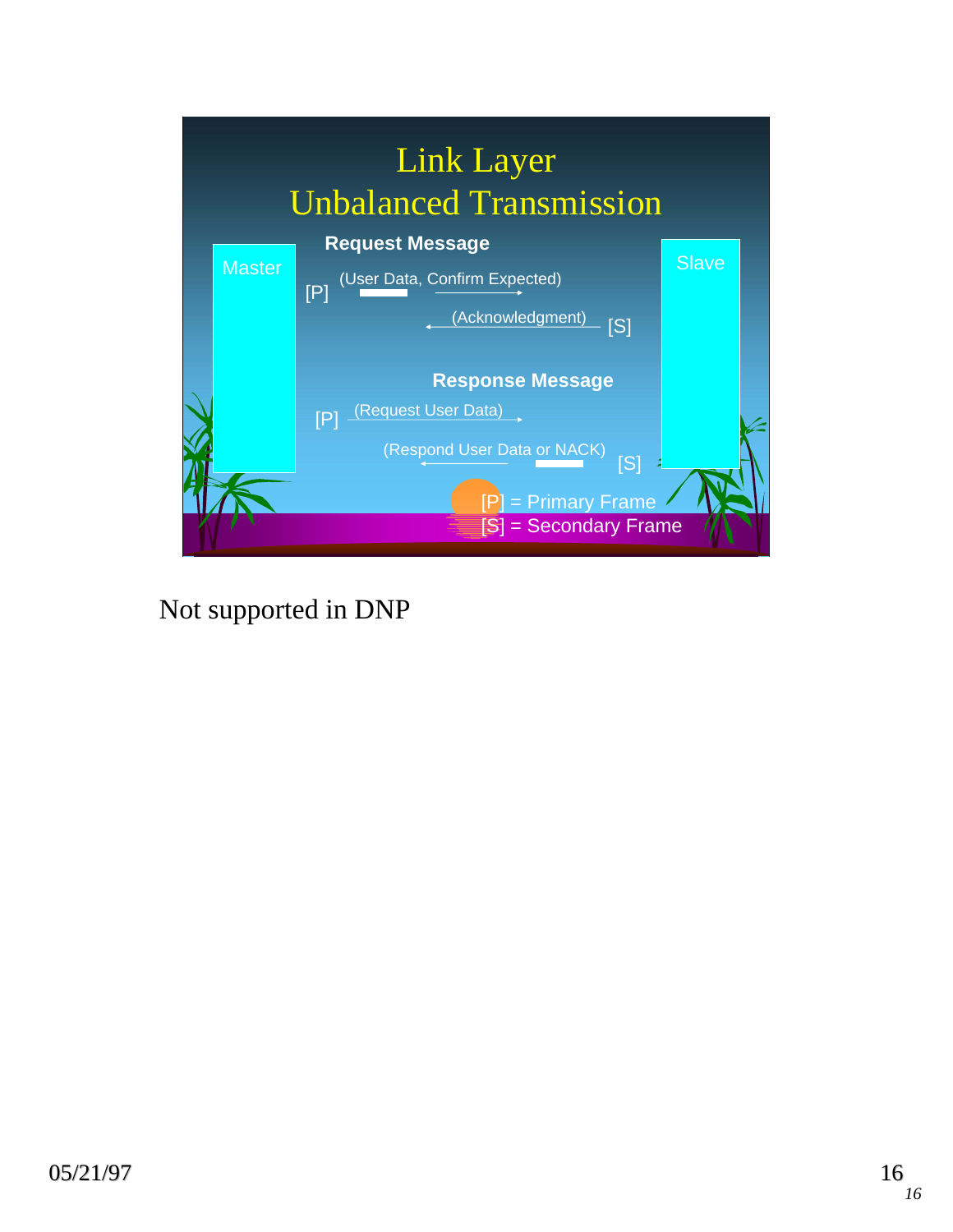# Link Layer Unbalanced Transmission

- **Only Master device can transmit primary frames**
- **Collision avoidance is not necessary since slave** device cannot initiate exchange, or retry failed messages
	- If the slave device responds with *NACK: requested data not available* the master will try again until it gets data, or a response time-out occurs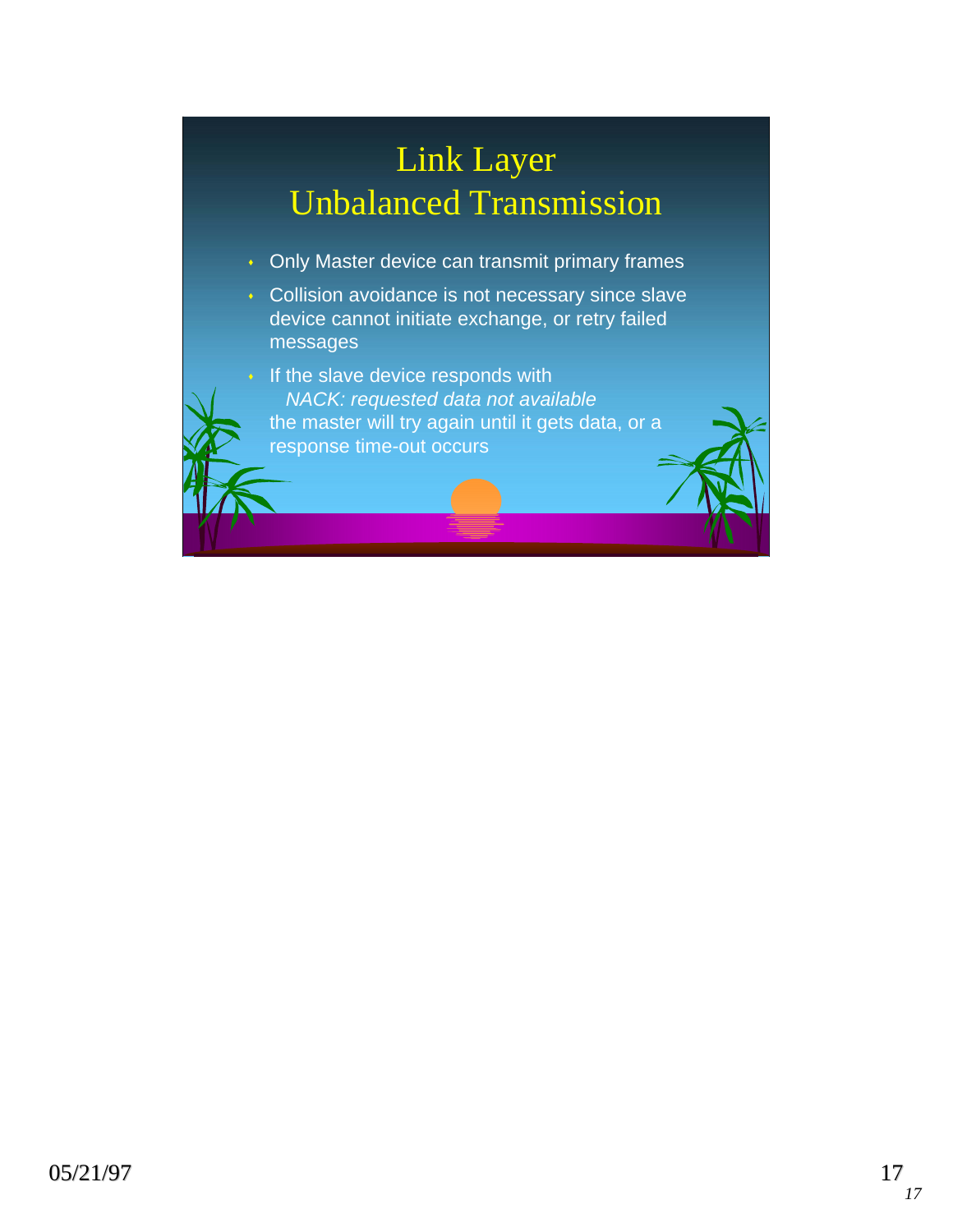

The provision of a source and destination address simplifies message routing in certain network topologies.

A DNP link address is a device's logical address. A single physical device is permitted to respond to multiple addresses (contain multiple logical devices). Each device will appear to the master as a completely separate device.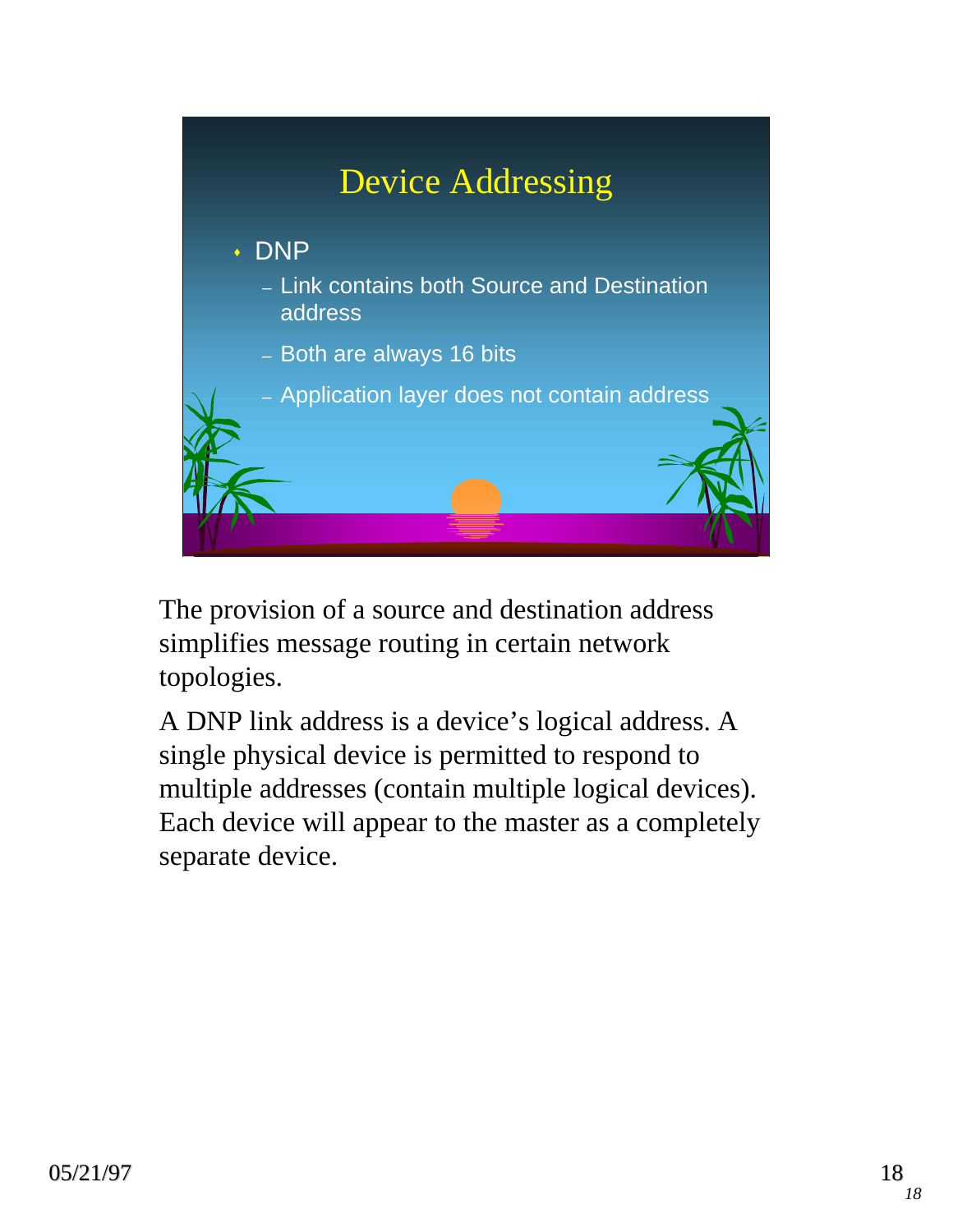

The DNP concept of "peer-to-peer" operation where pairs of devices may swap "master" and "slave" roles does not appear to have a parallel in the IEC profiles.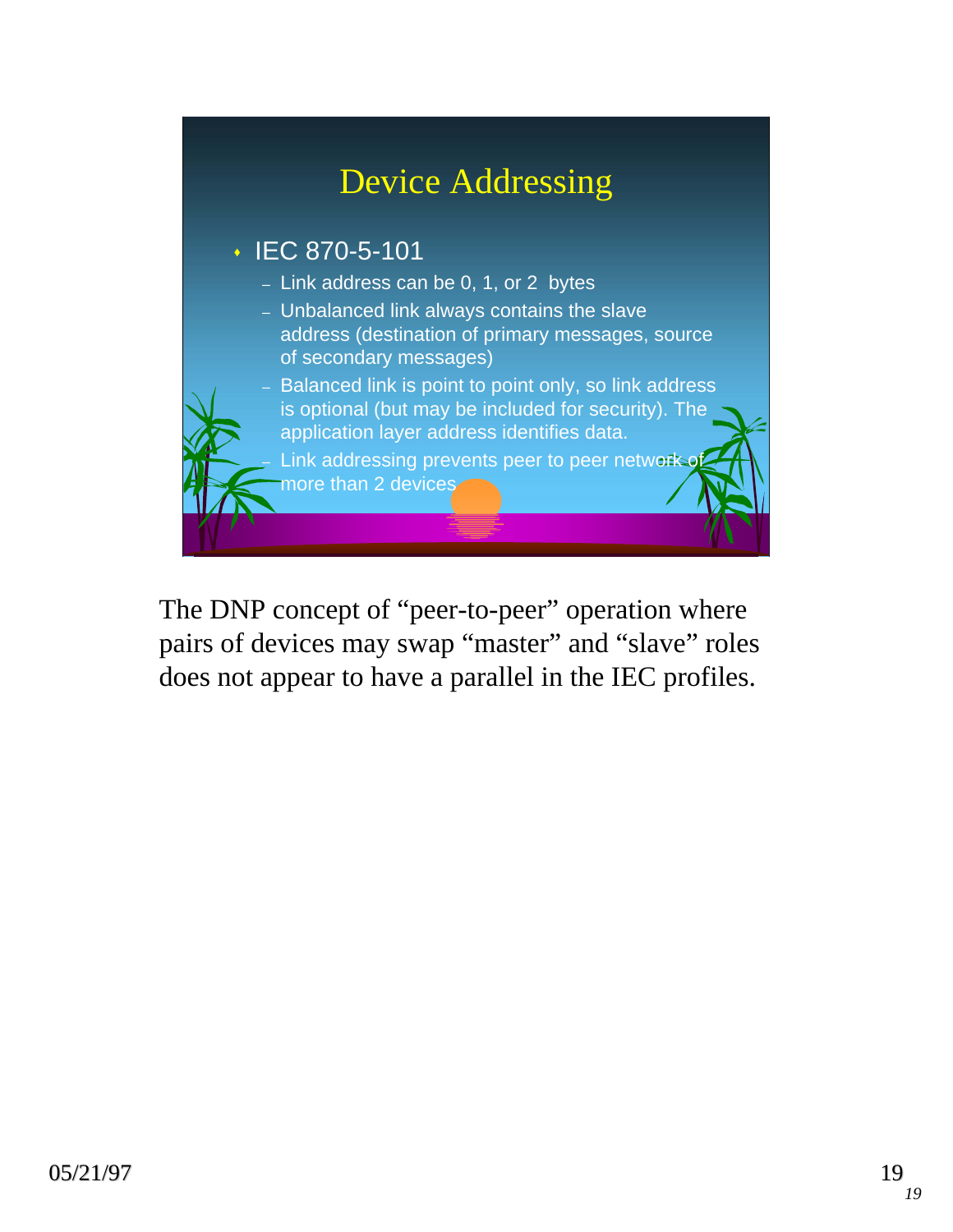### Device Addressing

#### • IEC 870-5-101 (continued)

- Application layer *sector address* (common address of ASDU) can be unrelated to link address of device
- Can have multiple *sector addresses* per device

– Application layer may contain an optional Source **Address**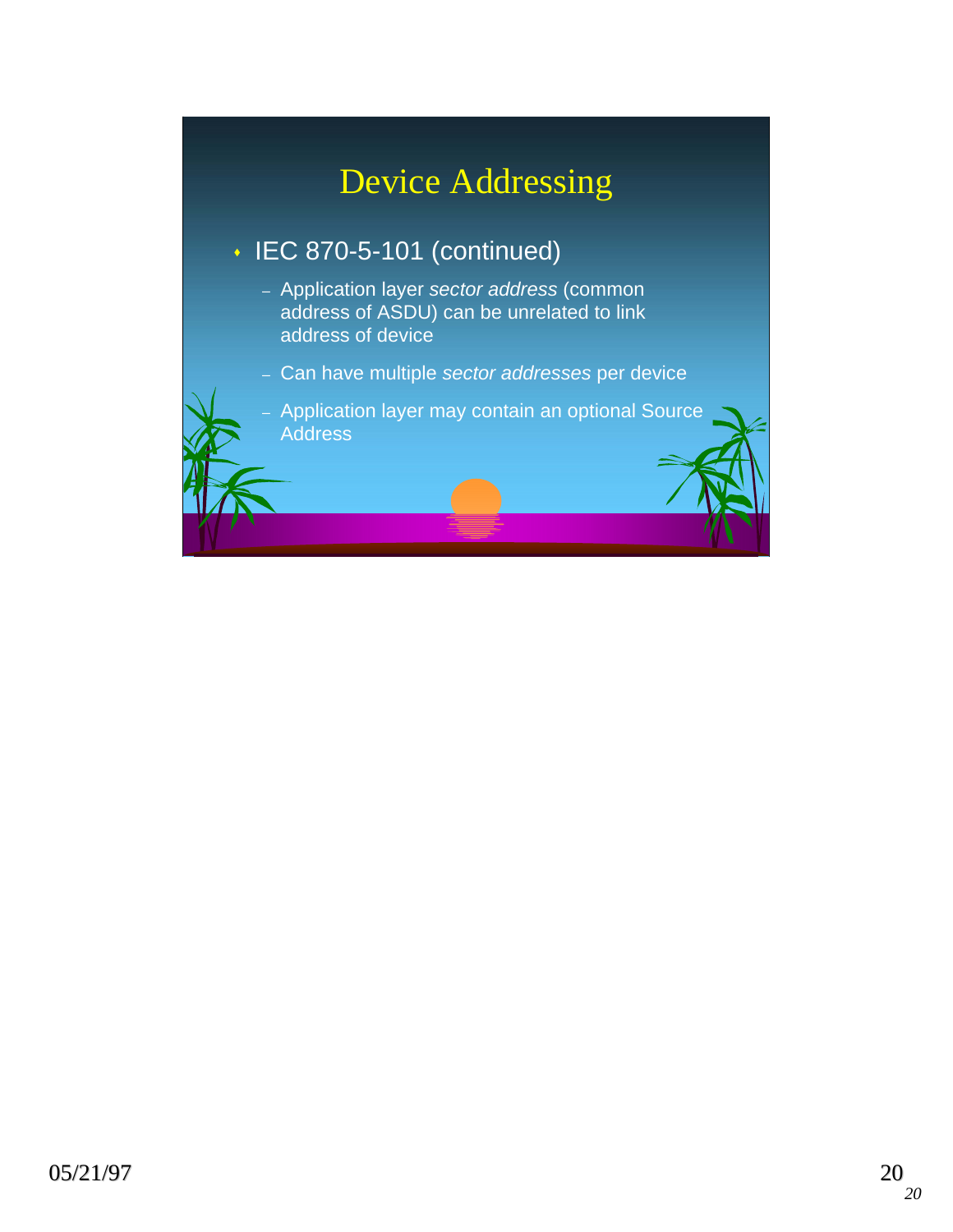

#### Type ID - Identifies the object format

Qualifier

Quantity of points indexed or sequence of points

Cause of Transmission - optional originator address e.g.: cyclic; spontaneous; activation; activation termination

ASDU Address - 8 or 16 bits fixed

Information Object Address - 8, 16, or 24 bits fixed Point number - repeated if qualifier is indexed

Data - repeated *quantity* times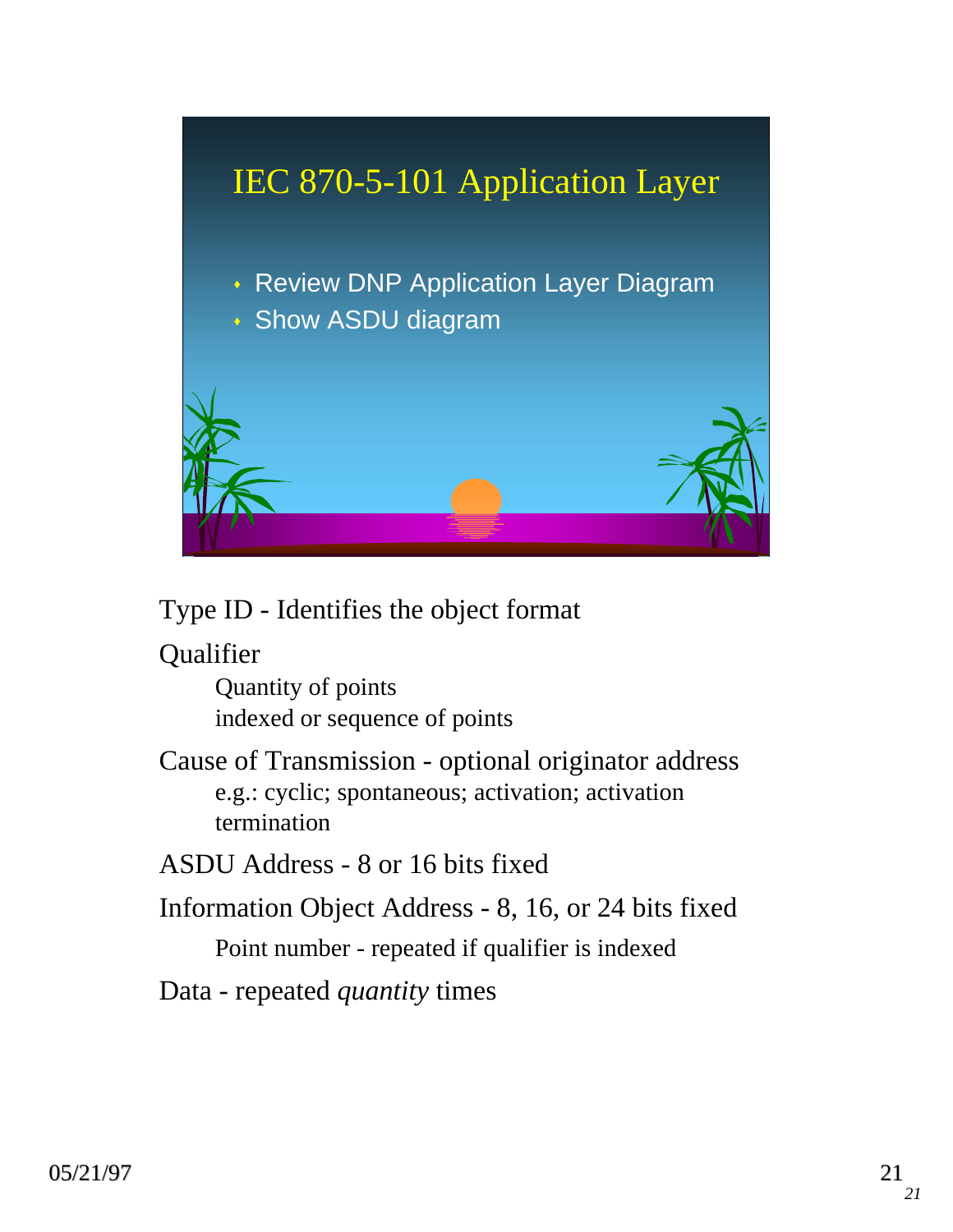

End result of application layer is very similar Different means to accomplish same task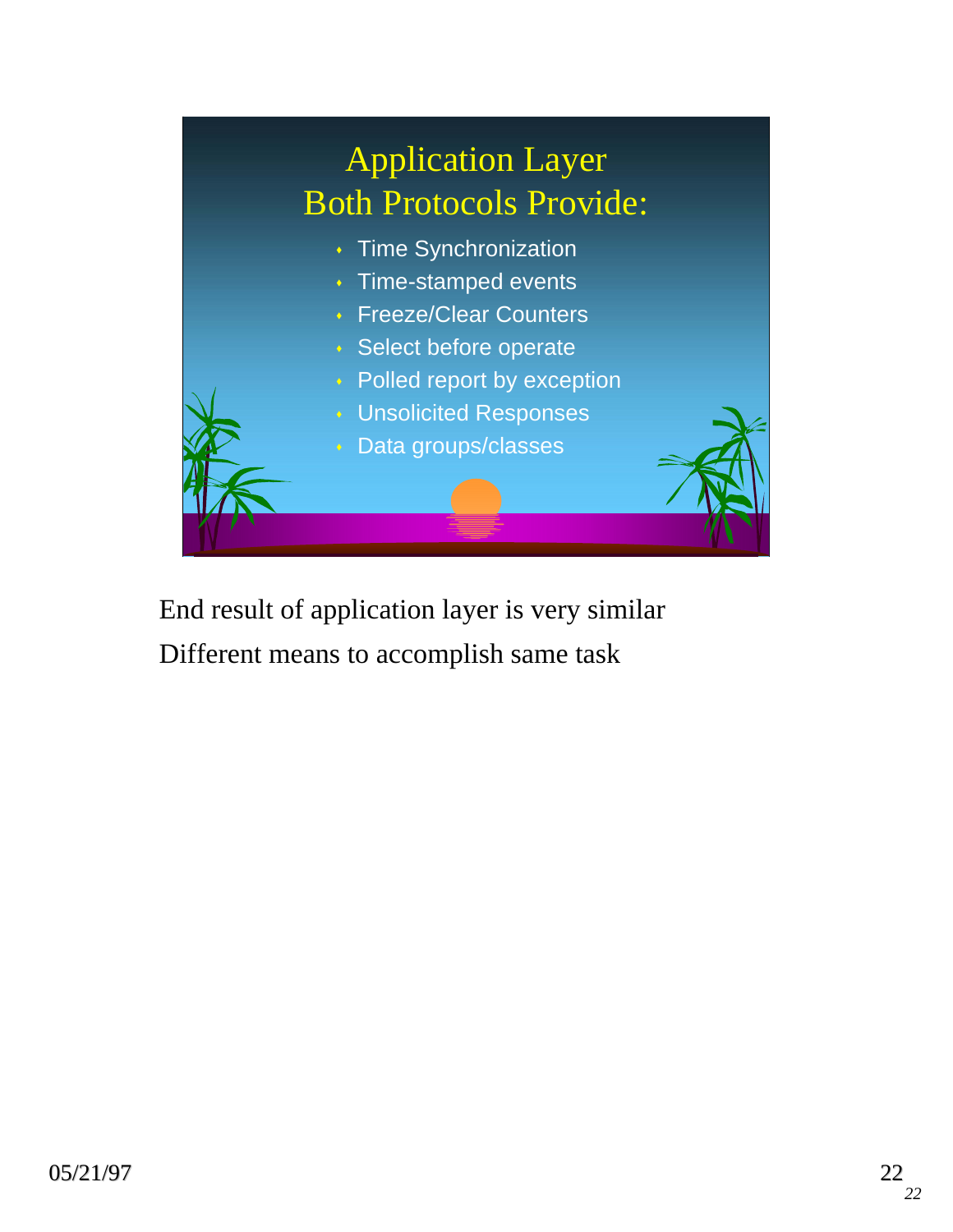

DNP permits multiple data types in one message. 101 requires one data type per message.

DNP permits multiple points to be controlled in one message transaction sequence (e.g. select/execute). 101 requires a separate transaction sequence for each control point.

DNP relies on an application layer confirm to guarantee the master has received events before clearing them from an event buffer. 101 relies on the security features of the data link layer.

DNP defines specific indications. 101 relies on configuring of particular process variables as indications to provide any necessary functions.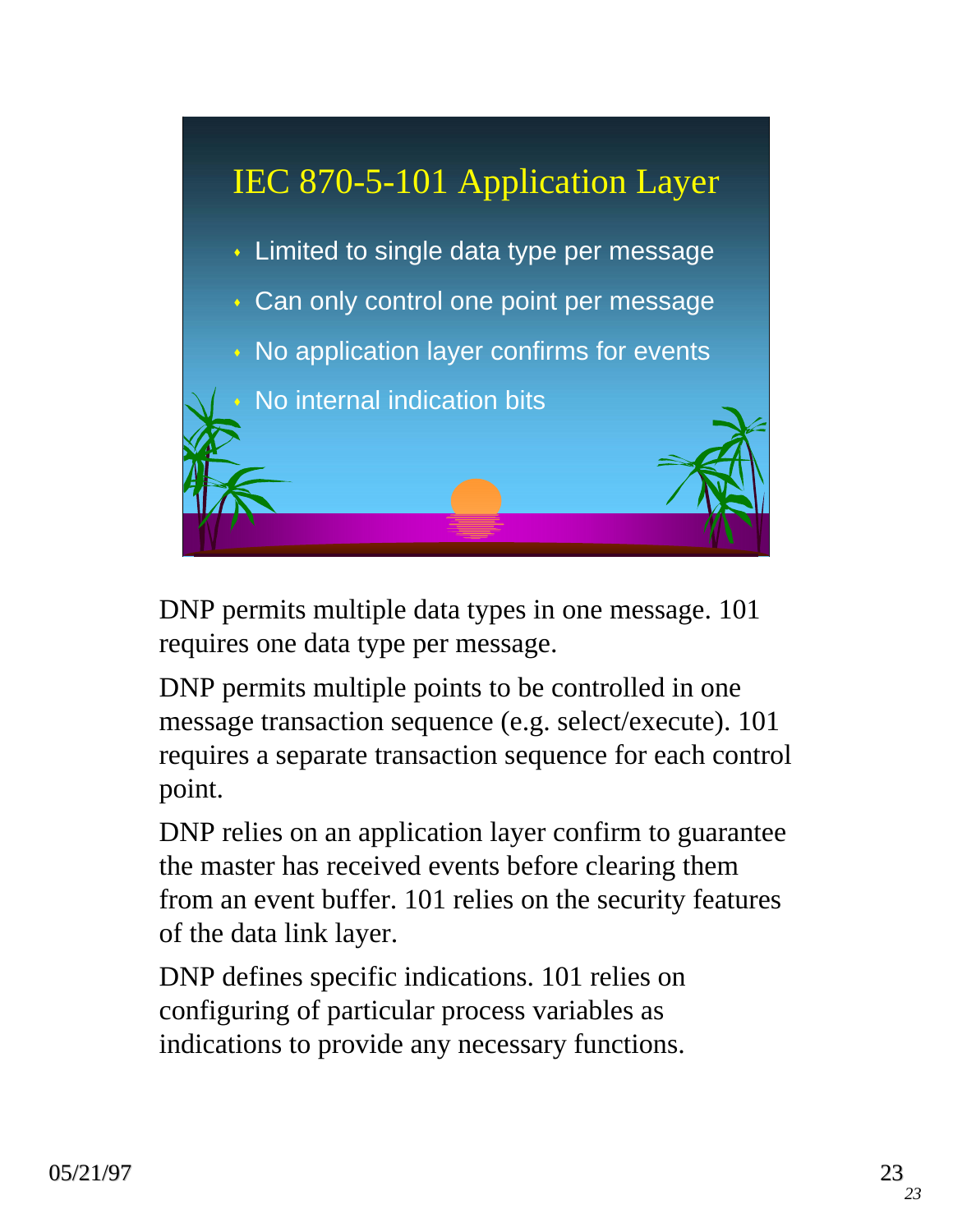# Configuration Parameters Required for Basic Communication

- DNP
	- Baud Rate
	- Device Address
	- Fragment Size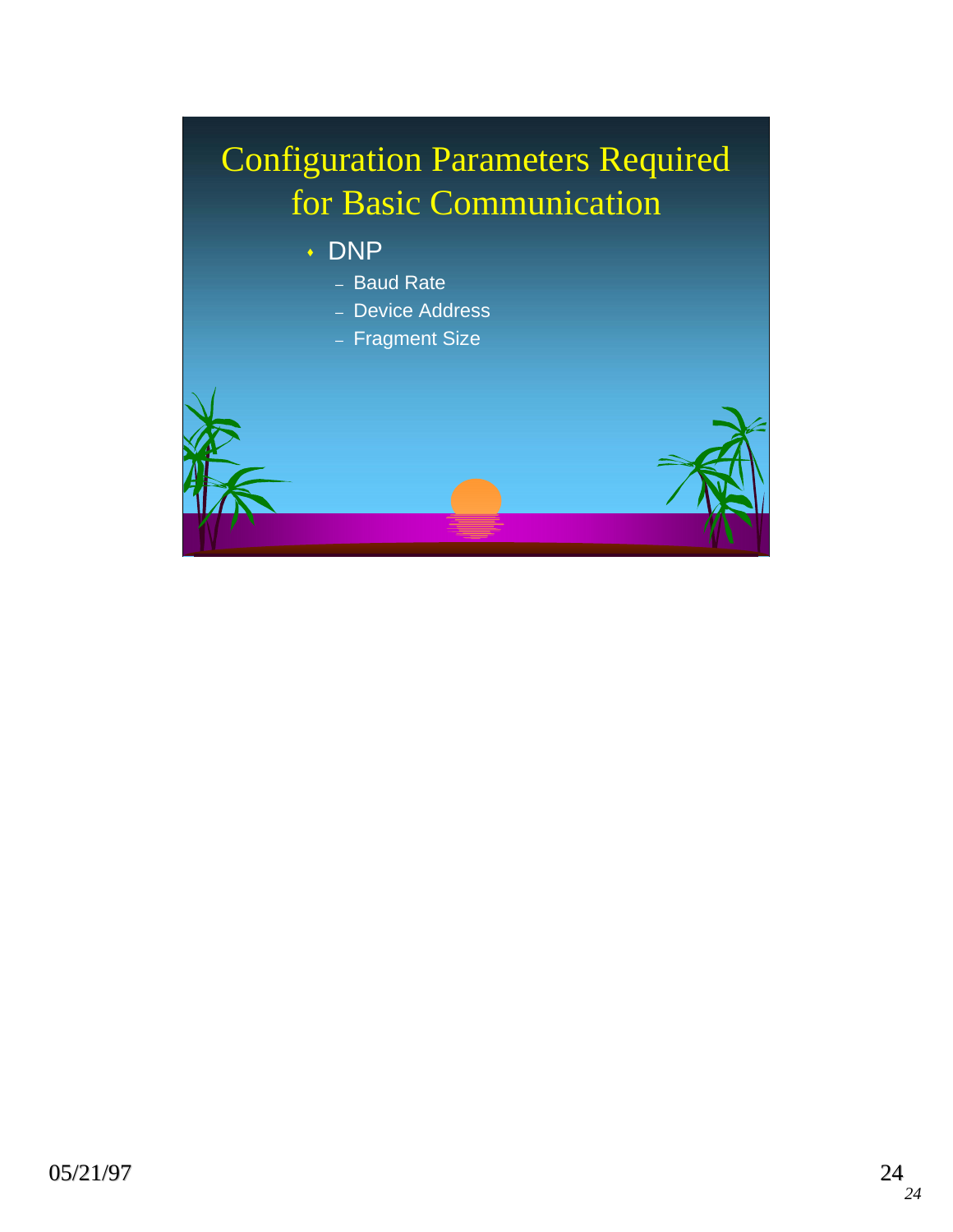# Configuration Parameters Required for Basic Communication

- IEC 870-5-101
	- Baud Rate
	- Device Address
	- Balanced/Unbalanced
	- Frame Length
	- Size of Link Address
	- Size of ASDU Address
	- Size/structure of Point number
	- Size of Cause of Transmission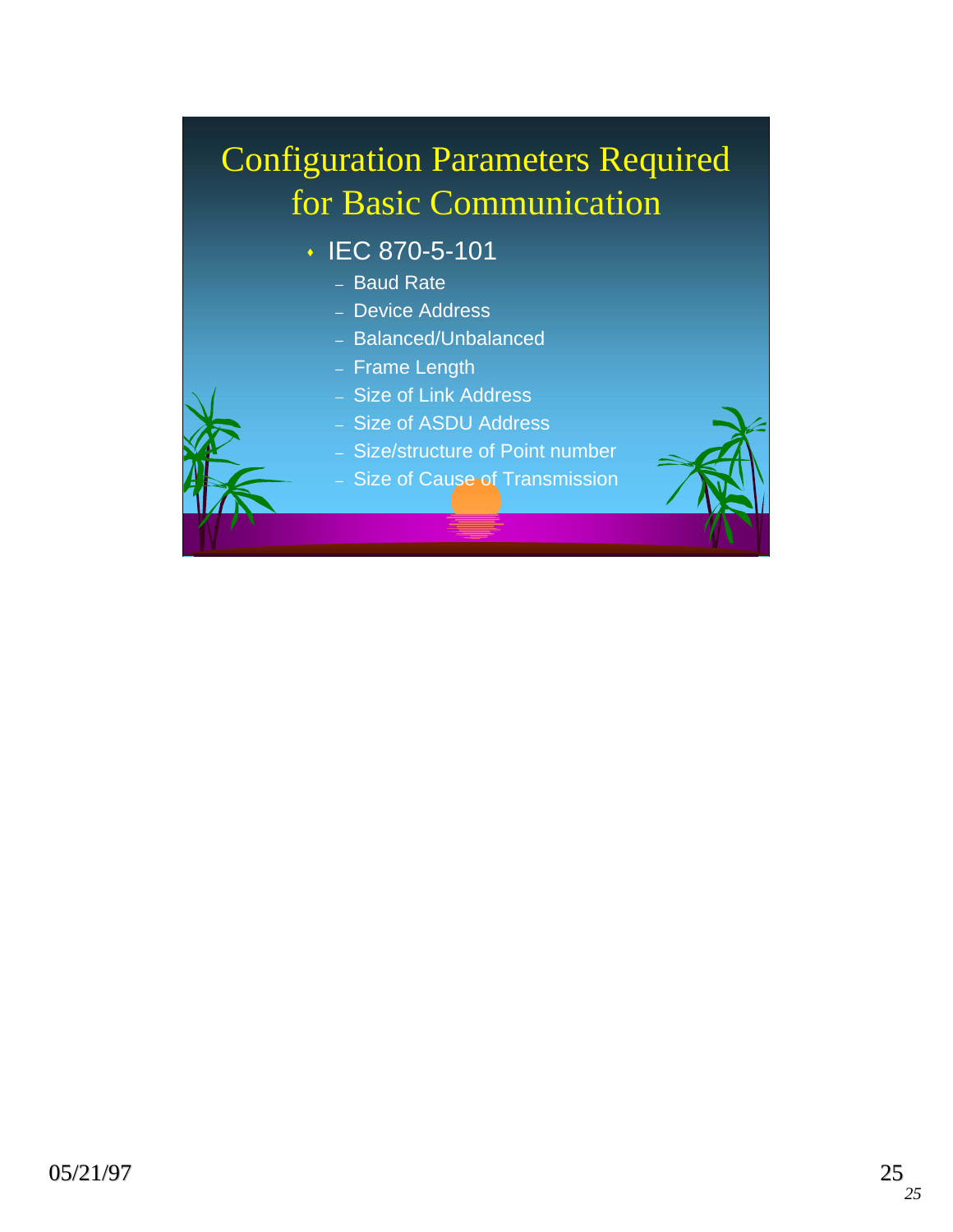

Master/Slave Network - Slaves do not speak unless spoken to

MAC = Media Access Control - CSMA/CD

Polled Static - Class 0 or specific data request message sent to each device

Polled Report by Exception - Class 1, 2, 3 request message sent to each device with occasional integrity (class 0) data poll.

Unsolicited Report by Exception - most communication is unsolicited, but the Master occasionally sends integrity polls for class 0 Data to verify its' database.

Quiescent Operation - master never polls slave

Last two modes are useful when communication medium is dial-up modem.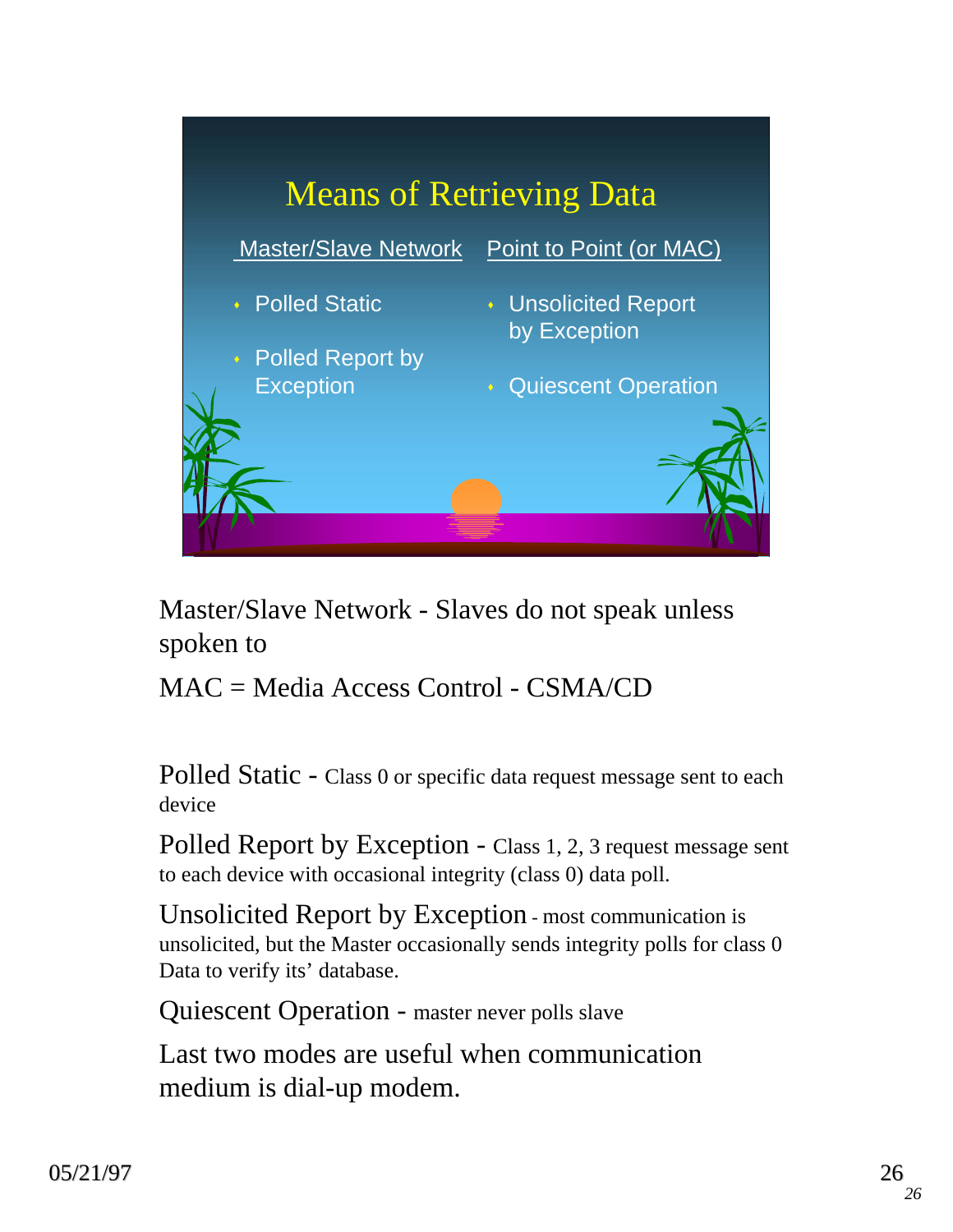# Additional IEC 870-5 Data Acquisition Methods

- Cyclic Data Transmission
	- Eliminates static data poll message from master
	- Balanced or unbalanced link layer
	- Interrupted by event-triggered
		- communication requests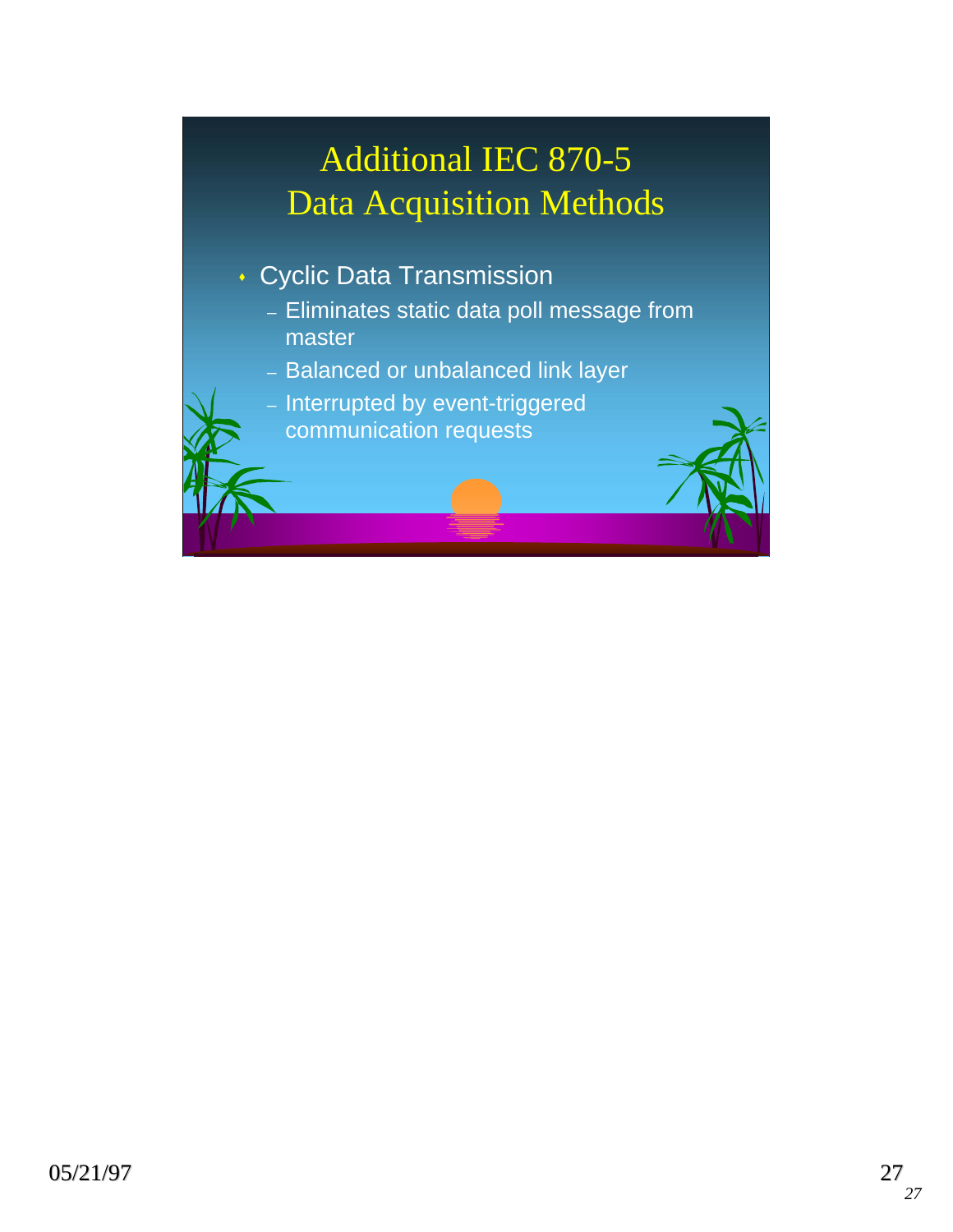

Because DNP permits multiple object types per message, it also requires a more complex object header format.

IEC uses a combination of Cause of Transmission and qualifier codes embedded in data objects (Type ID) in a similar manner to DNP's use of application function codes. DNP function code applies to all object types in the message.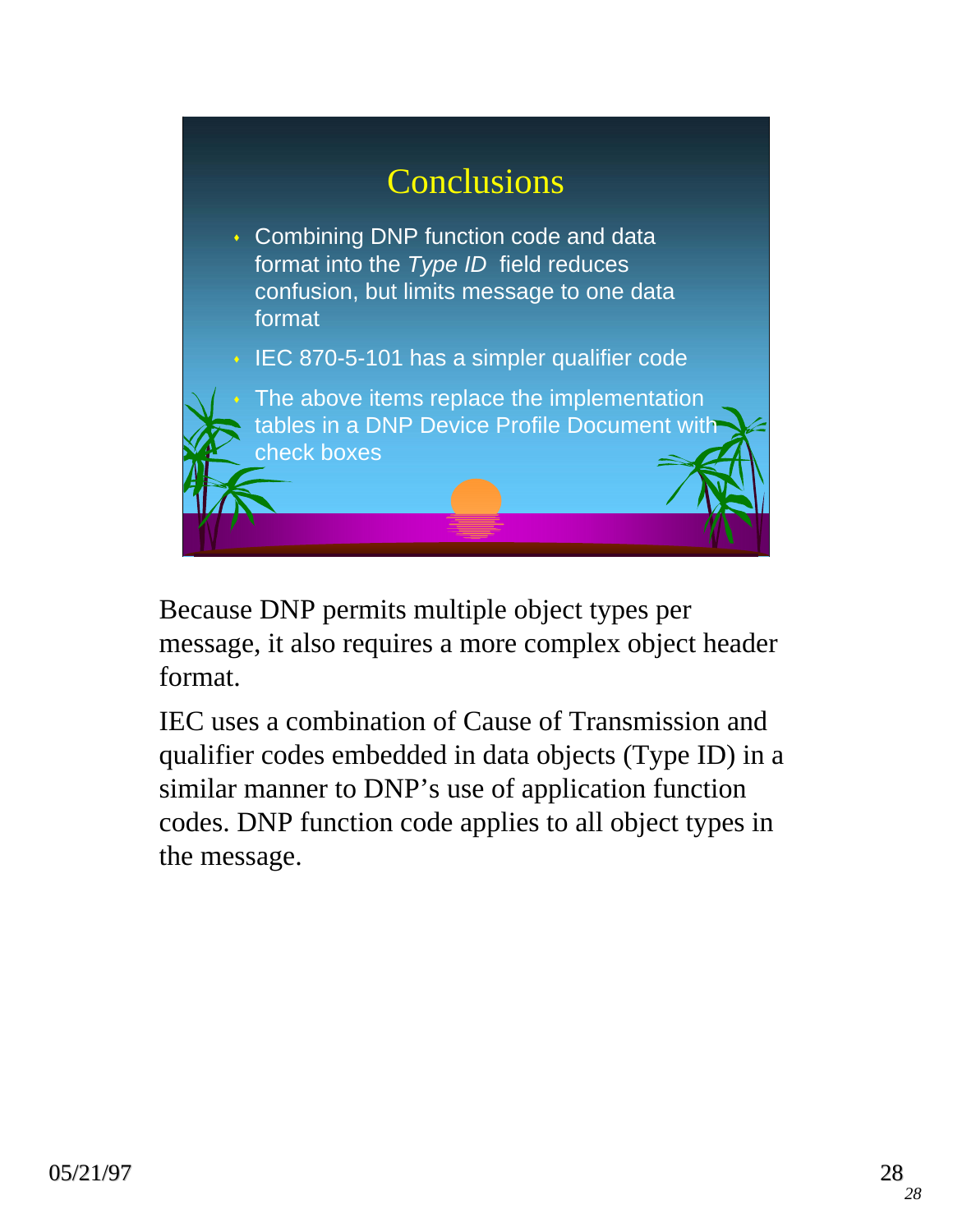# **Conclusions**

- **IEC 870-5-101 and DNP provide similar** application functionality in similar ways
- To perform some functions, IEC 870-5-101 sends many small messages where DNP will send a smaller number of larger messages
	- The larger number of low-level configuration options in IEC 870-5-101 tends to require greater knowledge on the part of a system integrator to successfully commission devices

More options in IEC typically means either more configuration options and support program code or else unsupported options so some IEC 870-5-101 devices do not communicate with other devices.

But: familiarity with one protocol makes the other look more complex, no matter which protocol is more familiar! Each has features that are elegant and simple, and features that are complex.